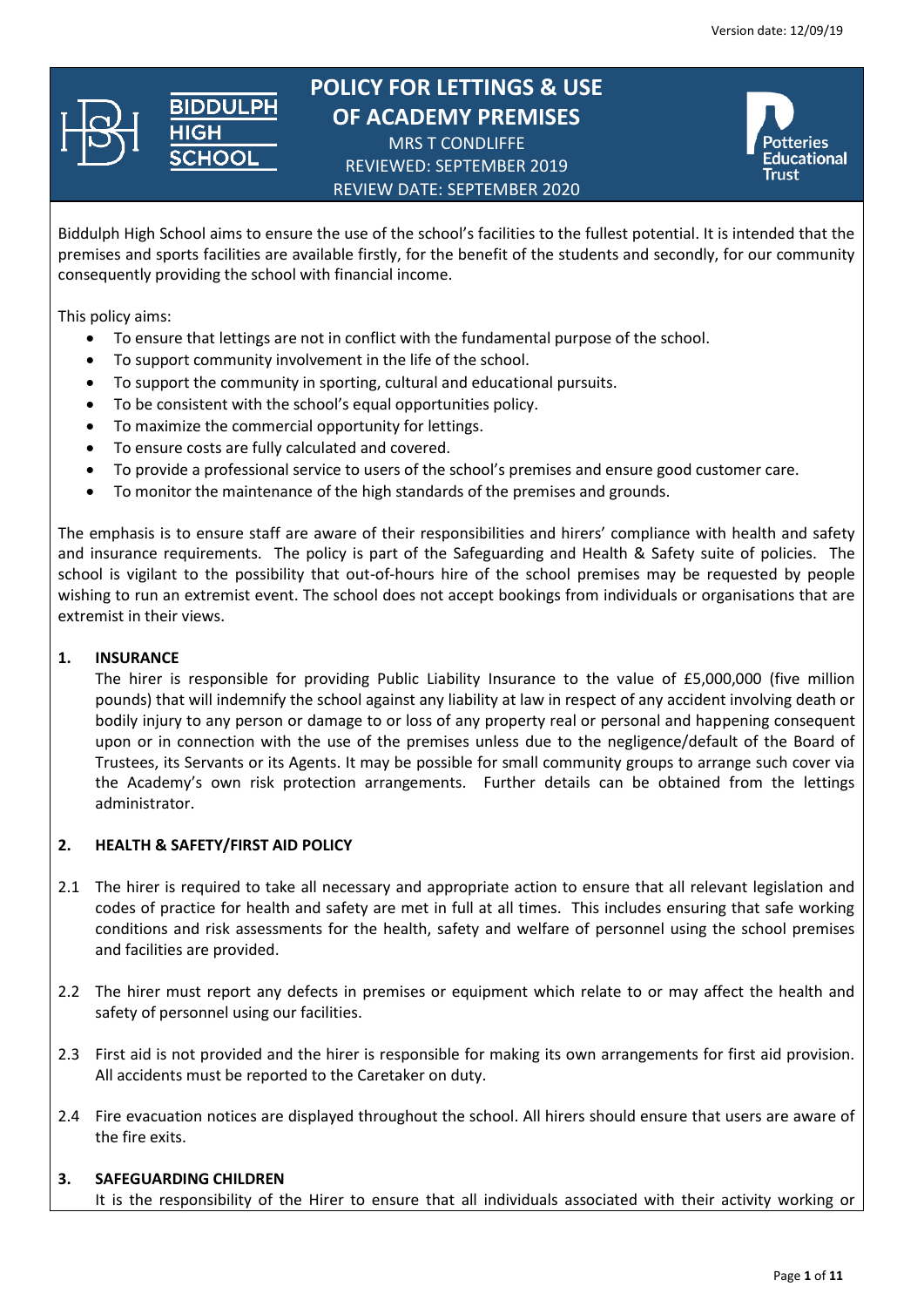volunteering with children, have received an appropriate and valid Disclosure and Barring Service (Criminal Records) check, including a check against the Children's Barred list where appropriate. More information about the Disclosure and Barring Service, and what activities qualify is available at [www.gov.uk/disclosure](http://www.gov.uk/disclosure-barring-service-check/overview)[barring-service-check/overview](http://www.gov.uk/disclosure-barring-service-check/overview) and [www.gov.uk/government/publications/dbs-chec-eligible-positions](http://www.gov.uk/government/publications/dbs-chec-eligible-positions-guidance)[guidance](http://www.gov.uk/government/publications/dbs-chec-eligible-positions-guidance)

## **4. CARE OF ACADEMY PREMISES**

- 4.1 The Hirer is responsible for everyone who is on the Academy's premises for the activities they are organising and generally for everyone who comes on to the parts of the Academy's premises which are under the Hirers control at the stated times. The Hirer is responsible for ensuring that they comply with all the terms of the hire agreement.
- 4.2 No nails, tacks, screws, pins or other similar objects shall be driven into any of the walls, floors, ceilings, furniture or fittings. The Hirer shall ensure that no persons using the permitted area wear shoes with stiletto heels or other footwear which may in the opinion of the Board of Trustees be damaging to the floor surfaces to be hired. Hirers of the Dance Studio or Astro Pitch should take particular care to ensure that the rules of use are adhered to.

## **5. SCHOOL EQUIPMENT/FURNITURE**

Apparatus, furniture or equipment belonging to the Academy must only be used for their proper purposes. Any Academy equipment used must be returned to its normal storage place. P.E. mats must be stored flat. Any equipment found to be damaged at the beginning of a session must be brought to the attention of a Caretaker at the earliest opportunity. Any equipment damaged during a session must be reported to the school at the time of damage or within 48 hours afterwards. The Hirer shall be responsible for reimbursing the full cost of any damage to the premises, furniture and equipment occasioned by users.

## **6. ELECTRICAL EQUIPMENT**

Hirers wishing to bring onto the Academy premises any mains operated equipment must obtain permission from the Academy beforehand and satisfy that the items have been tested within the previous 12 months by a person approved by the school. The testing of appliances by the school can be arranged for a small charge subject to availability.

## **7. FOOD, ALCOHOL**

- 7.1 The consumption or preparation of food is only permitted in the Dining Room and canteen seating areas outside the Lecture Theatre and rooms 102/103 unless written permission has been obtained from the Academy. Exception to this is where the session is a food preparation class such as Cookery or Cake Decorating.
- 7.2 The use of the kitchen area must be agreed, in writing, with the Catering Supervisor at the Academy beforehand. In such circumstances only the hard surfaces, sinks and hot water boiler may be used. Refrigerators and freezers must not be used. The Hirer must provide all crockery and cutlery.
- 7.3 The consumption of alcohol is not permitted on the premises without prior written approval by Biddulph High School. If approval is granted it must be noted that Biddulph High School does not hold a licence for the sale of alcoholic drinks and that the Hirer is responsible for complying with the licensing laws.

## **8. SMOKING**

8.1 Smoking is not permitted on any part of the Academy premises. This includes all indoor areas, car parks, Astro-Pitch, and other open space/grounds. This applies to all spectators and other visitors and the Hirer is responsible for ensuring that this rule is observed.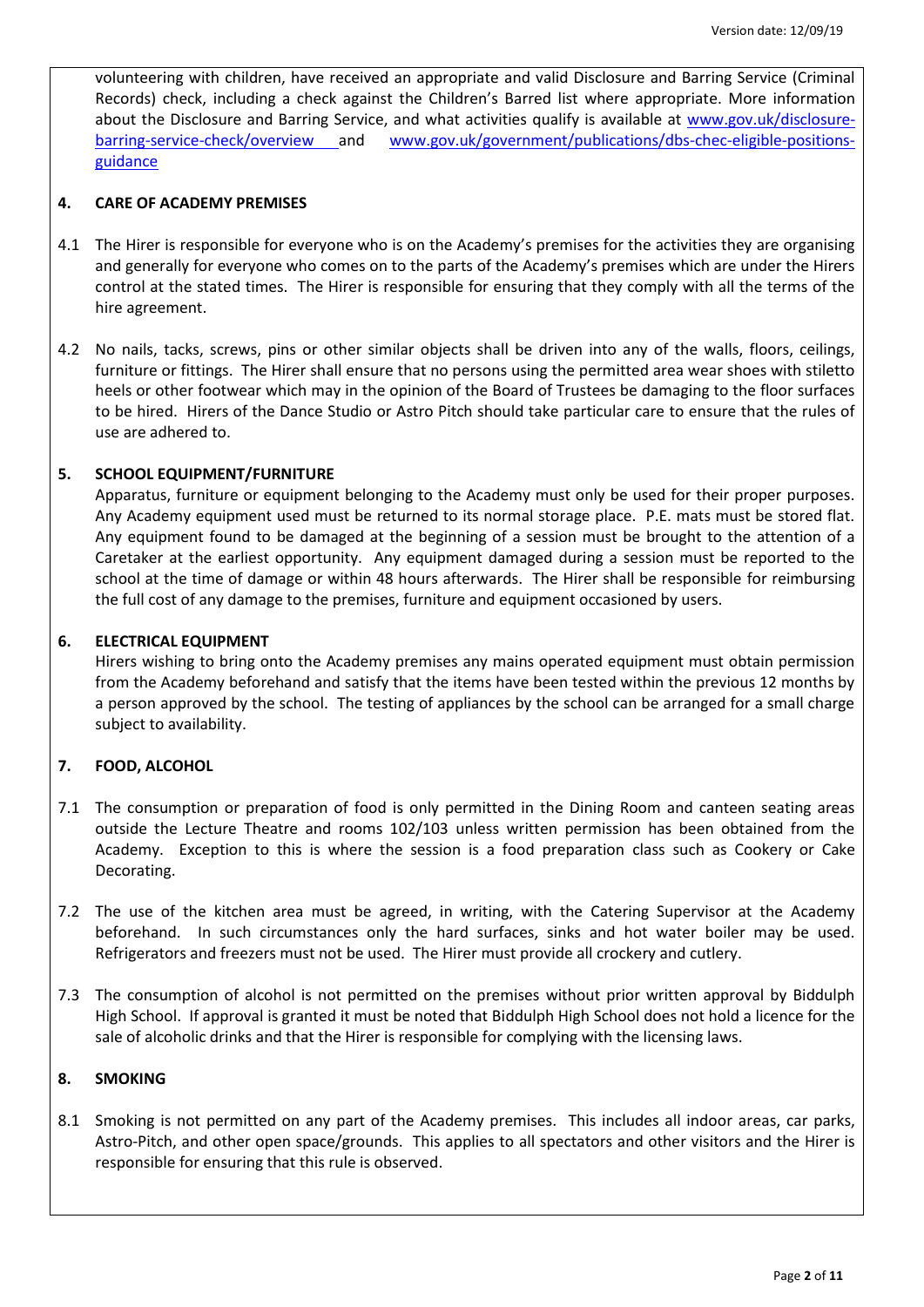## **9. ACCIDENTS**

- 9.1 The Hirer and their appointed session leader are responsible for making arrangements for the provision of first aid cover. Organisations must make their own arrangements for summoning assistance. The Academy does not accept any responsibility for providing first aid cover.
- 9.2 If an accident occurs during a letting then it must be reported verbally to the caretaker on duty before the letting finishes.
- 9.3 A written report must be made to the Academy of all injuries sustained. The report must contain details of the injury sustained, names and address of persons injured, name and address of any witnesses, the time and place of the incident and any actions taken following the injury.
- 9.4 Any incident that could have resulted in an injury or other serious consequence must be reported in writing to the Academy.
- 9.5 Hirers are advised that certain serious injuries or incidents may require reporting to the Health & Safety Executive and that it is the Hirers responsibility to make such reports.

#### **10. FIRE ALARM AND EVACUATION PROCEDURE**

Upon discovering a fire, the alarm must be activated. Break-glass points are situated in all parts of the building, usually near fire exits. The person discovering the fire must summon the fire brigade and inform the Site Supervisor of the location. In the absence of the Site Supervisor, the person discovering the fire must meet the fire brigade on arrival and direct them to the site of the fire. The correct address is:

#### **Biddulph High School, Conway Road, Knypersley, ST8 7AR**

10.1 Portable fire extinguishers are available throughout the site but should only be used to aid evacuation. They are not intended for fighting a fire.

Note: These are fitted with anti-theft alarms that are independent of the fire alarm system.

10.2 The evacuation alarm is a continuous sounding of the sirens. All persons must leave the buildings by the nearest safe route on the sounding of the alarm and assemble outside the main entrance. The Hirer or Session leaders appointed by the Hirer should familiarise themselves with the location of firefighting equipment, call points and exit routes, and check that appropriate exits are unlocked at the start of the session; otherwise they must contact the Site Supervisor.

 Note: The emergency exits to the Dining Hall and Sports Barn are alarmed and must not be opened, except in an emergency, without first contacting the Site Supervisor.

- 10.3 Where practicable, the Hirer or their appointed session leaders/course organisers must take a roll call and report to the Site Supervisor. In the absence of the Site Supervisor, the Hirer or their appointed session leaders/course organisers should report to the fire brigade.
- 10.4 Fire doors must not be propped open.
- 10.5 Fire evacuation practices may be held outside normal school hours. All persons using the premises are required to cooperate with any practices.

#### **11. SITE SECURITY**

11.1 Many of the external doors are fitted with an electrical locking system, preventing access to the building. Users of the premises must not prop these doors open, as this will compromise the security of the building. The automatic locking system does not prevent egress from the building.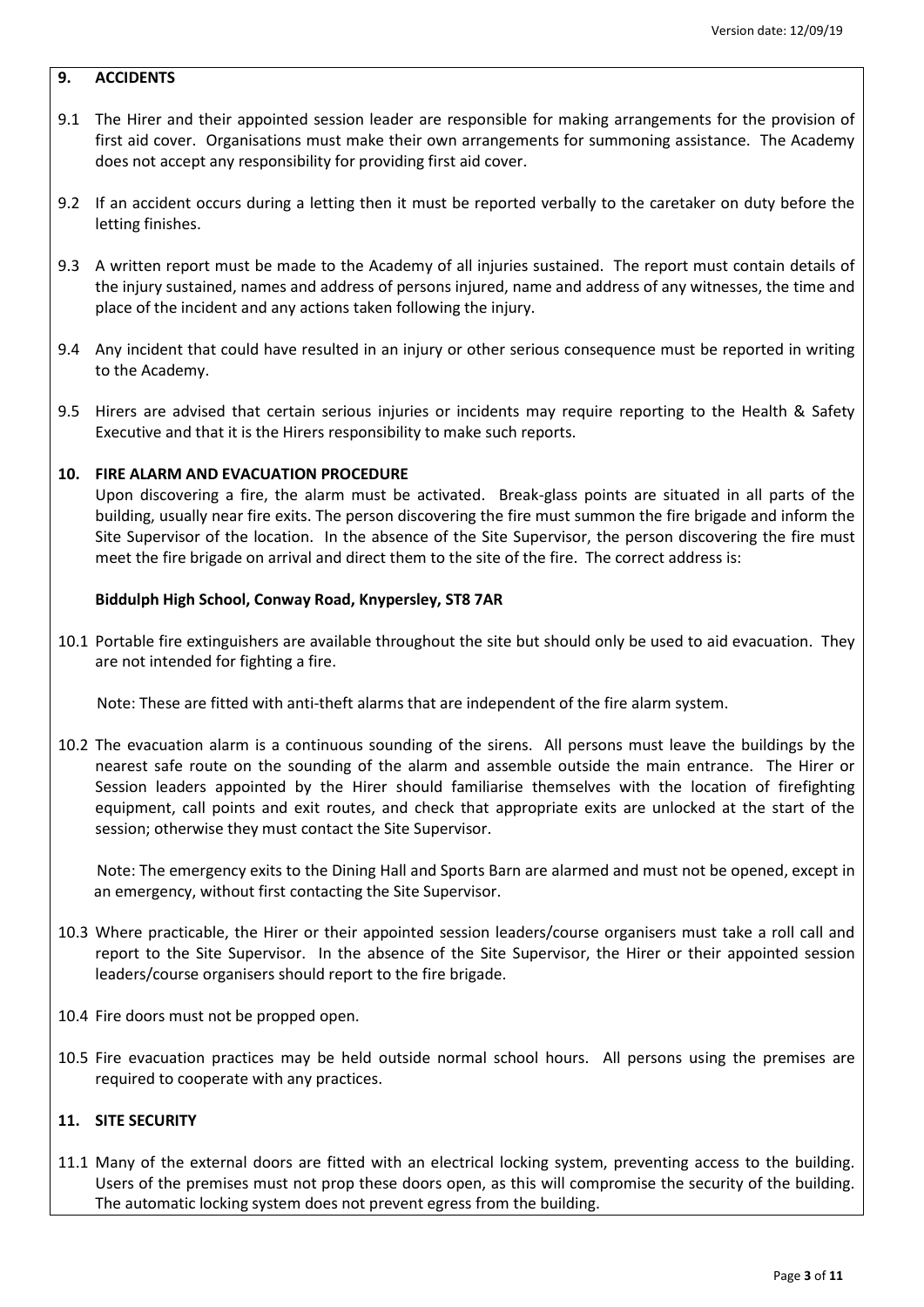11.2 A CCTV surveillance and recording system is operated by the Academy for the safety and security of those using the Academy in most areas of the building and surrounding grounds.

#### **12. CAR PARKING ARRANGEMENTS**

The parking of vehicles on the Academy's property shall be permitted in approved, marked parking bays only, on condition that persons bringing such vehicles on to the premises do so at their own risk and that they accept responsibility for any damage to the Academy's property or injury to any person whether connected with the establishment or not, caused by such vehicles or their presence on the Academy premises.

 Note: Availability of parking spaces is not guaranteed. The speed limit is 5 mph on all roadways and car parks around the Academy which must be obeyed by the Hirer and all associates at all times.

#### **13. VARIATION OF CONDITIONS**

There shall be no variation in the conditions of hire without the express consent of the Board of Trustees.

#### **14. COSTS OF LETTINGS**

Under the direction of the Board of Trustees, the School has devised a level of charges for each of the areas available for hire. The prices are comparable with other schools within the County. All bookings will be paid in advance. Failure to settle an account in full will result in the remaining bookings being cancelled and the School seeking financial redress. Payments for hire must be made in advance directly to the academy bank account by using either direct bank transfer or a bar coded letter via Pay Point facilities.

All bookings must have a responsible person over 18 years of age as leader. Any leader in charge of persons under 18 years of age must be DBS checked and the school will request sight of this form. Any group wishing to hire a facility should contact our office who will send them a letting pack (see Appendix A). The group leader will be required to complete and sign all the necessary forms included in the pack for administration and insurance purposes. The school has devised its own conditions of hire and this will be used in conjunction with the Staffordshire 'Regulations for Use and Hire of Facilities' indemnity. All documentation must be completed and returned before a booking is confirmed.

#### **15. ORGANISATION**

 Under the direction of the Headteacher, the Business Manager and Finance Team will have control of the day to day running of lettings. The staff in the Finance team will be the point of contact for all lettings in school. All invoices will be issued through the school's Finance department on a regular basis. All income from lettings will be paid into the delegated budget via direct bank transfer. Administration costs have been included in the pricing charge.

A member of the site team will be on site at all times during the start of the booking period to comply with insurance regulations and ensure that the facilities are fit for purpose.

Provision for security has also been included in the pricing policy. This policy will be reviewed and ratified by the Board of Trustees on an annual basis.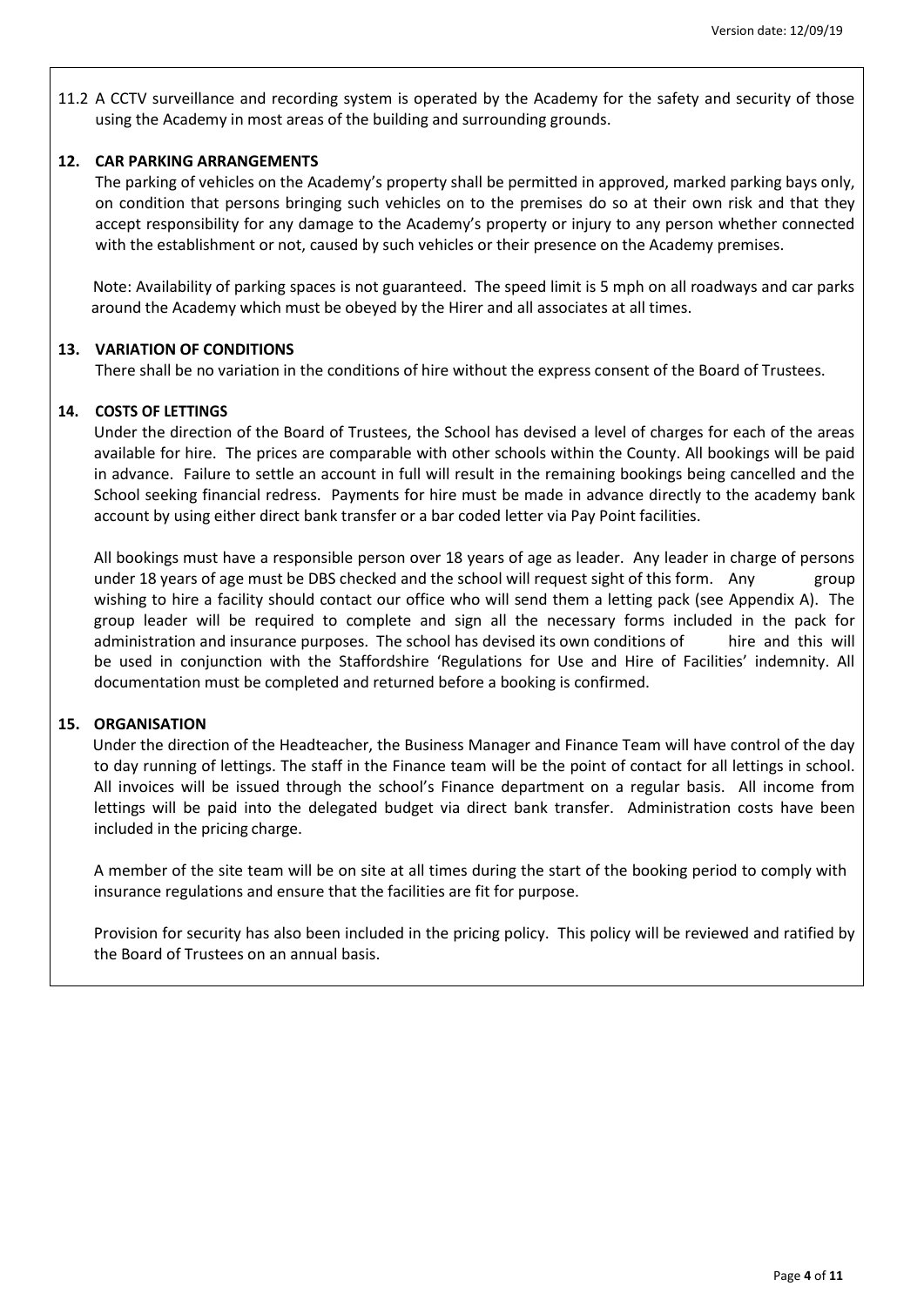#### **APPENDIX A**



# **LETTINGS PACK**

## Lettings Pack includes:

- School Premises Hiring Agreement Hiring Conditions
- Tariffs
- Booking Form & Conditions of Hire

## **SCHOOL PREMISES HIRING AGREEMENT – HIRING CONDITIONS**

The Hirer should retain the Hiring Conditions and **return** the completed Booking Form & Conditions of Hire to the School Office.

## **Definitions**

In this Agreement, the following words and expressions shall have the following meanings:

'the Owner' means Biddulph High School, Conway Road, Knypersley Stoke on Trent, Staffordshire, ST8 7AR

'the Agent' means the Headteacher

'the Hirer' means [NAME………………………….………….………] of [Address…………………………….…………]

'the School Premises' means Biddulph High School or any part of it.

## **GENERAL CONDITIONS AND OBLIGATIONS OF THE HIRER**

#### **The Hirer shall:**

- 1. Not permit more than the number of persons stated in the application form to be in the School Premises at any one time.
- 2. Not use the School Premises or the relevant part thereof other than for the purposes and at the times stated on the application form.
- 3. Accept that this Agreement is not assignable and no other person or organisation shall be permitted to use or share the School Premises under the terms of this Agreement. It constitutes permission only to use the School Premises and confers no tenancy or other right of occupation on the Hirer.
- 4. Not permit any animals to be brought onto or kept on the School Premises.
- 5. Comply with and observe the School's no-smoking policy on all parts of the School Premises including its grounds (not just in that part of the School Premises hired under this Agreement).
- 6. Accept that the use and the right at any time to enter the School Premises and remain on the premises during the hiring is reserved to the Owner and the Agent.
- 7. Shall ensure that it does not allow any drunkenness, disturbance or disorder on the School Premises, and that at all times good order is kept on the School Premises.
- 8. Not use School equipment without the Agent's specific consent. Any telephone callsmade by or on behalf of the Hirer on the School telephone must be paid for unless they are genuine emergency calls.
- 9. Ensure that cameras are only used on the School Premises with the permission of the Agent, and acknowledge that mobile phones are not permitted in changingareas.
- 10. Accept that the Owner or the Agent may put a stop to any activity on the School Premises which in their opinion is not properly conducted or which may infringe the Hirer's obligations set out in this Agreement and shall be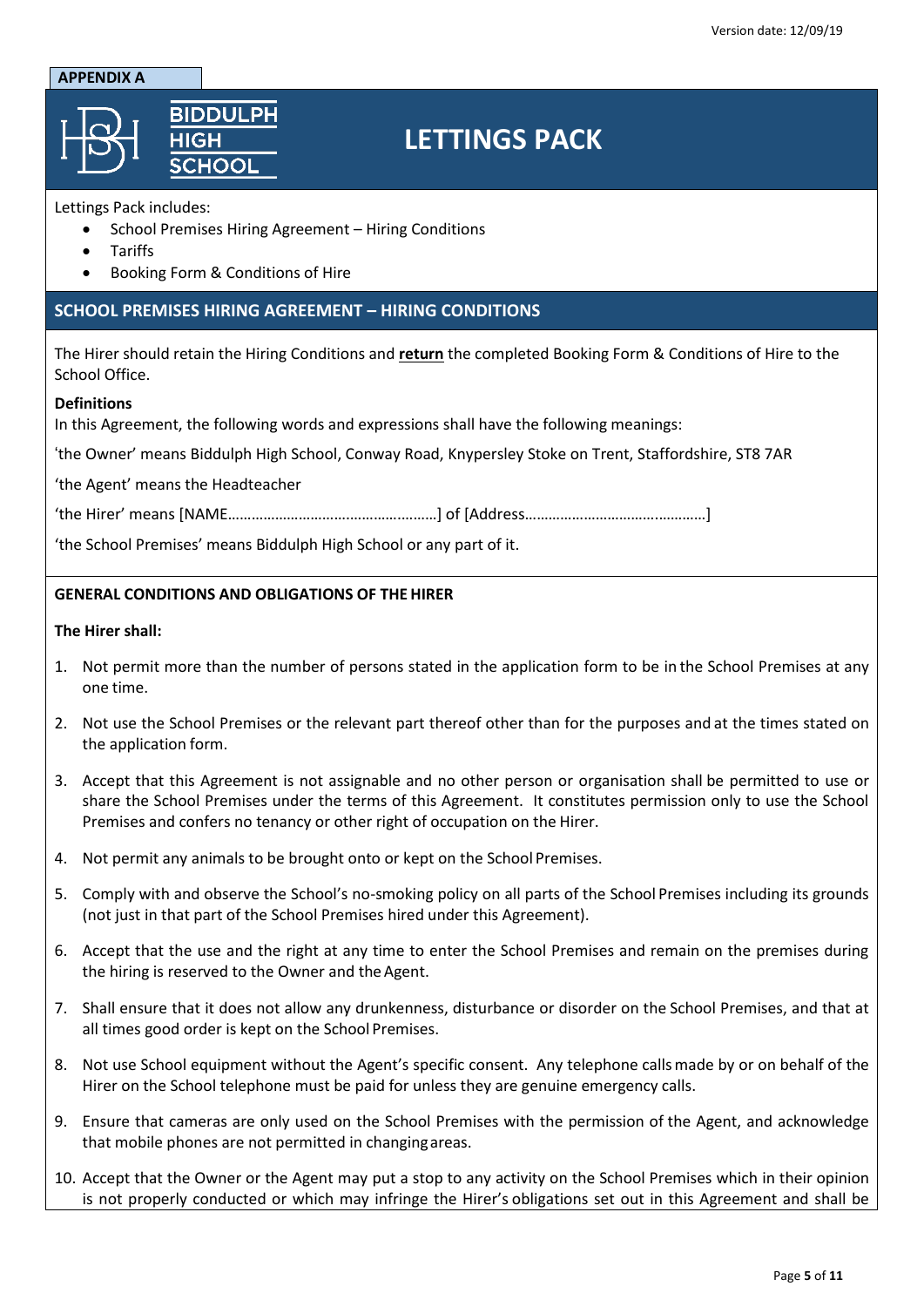entitled to cancel the booking whether before or during the hiring without notice or refund of any fees paid.

- 11. Ensure that no bolts, nails, screws, bits, pins, spikes or other objects shall be driven into the fabric or furnishings of the School Premises nor shall any articles be affixed thereto.
- 12. Ensure that no structural alterations whatsoever shall be made to the SchoolPremises.
- 13. Ensure that no footwear shall be worn which could damage the surface of any floor. Any marks from black shoes must be removed at the end of each hiring/session of use. Footwear on the AstroTurf – users are only allowed AstroTurf trainers or standardtrainers. Blades and studs are not acceptable.
- 14. Leave the School Premises in a clean and orderly state at the end of the hiring oreach session of use.
- 15. Ensure that all property brought onto the School Premises during each hiring is removed on the expiration of the hiring or each session of use. The Owner shall not be responsible for any property left behind and reserve the right to charge extra while it is on the School Premises.
- 16. Ensure that no slogans, advertisements, flags, emblems or decorations shall be displayed outside the School Premises whether affixed to the same or free standing and the Hirer shall remove any slogan, advertisement, flag, emblem or decoration displayed inside the School Premises if in the opinion of the Agent it shall be unlawful, unseemly, libelous or expose the School Premises to an undue risk of fire or is likely to lead to a disturbance or is otherwise regarded as inappropriate.
- 17. Ensure that no exits are blocked or chairs or obstructions are placed in corridors or fire appliances are removed or tampered with and the Hirer shall ensure that users of the School Premises are aware of the locations of emergency exits and fire-fighting equipment. The Hirer shall co-operate in fire drills from time to time.
- 18. Ensure that any lights or other electrical apparatus which shall be connected to the electrical installation in the School Premises shall be properly insulated and fused and electrical plugs and sockets shall not be overloaded. All must be fully electrically tested and comply with the current Electricity at Work Regulations. No unauthorised heating appliances shall be brought onto the School Premises or used in them.
- 19. Ensure that all scenery and costumes used for stage performances and the like are fire- proofed.
- 20. If the hiring includes the use of the School kitchen, ensure compliance with allsuch conditions as the Owner or the Agent may prescribe at the time of the hiring.
- 21. Ensure that nothing shall be done on the School Premises which shall endanger other users or invalidate any insurance cover relating to the School Premises.
- 22. Ensure that any activities involving children and/or vulnerable adults comply with all statutes, bylaws and regulations relating to public use of the School and all relevant legislation, local Children's Services, OFSTED and School requirements and policies as are appropriate, including the necessity of obtaining enhanced disclosure checks through the Disclosure and Barring Service on all adults in attendance for the Hirer's activities when children and/or vulnerable adults are on the School Premises.
- 23. Ensure that payment is made promptly to Biddulph High School using direct bank transfer or through the Parent Pay System. In the event of cancellation howsoever caused the question of any refund shall be at the absolute discretion of the Agent. Payment of invoices is the responsibility of the person who signs the application form and who is also personally liable for payment.
- 24. Comply with any guidance on acceptable/unacceptable behaviour produced by the Agent or other representative of the Owner and provided to the Hirer.
- 25. At all times during the hiring comply with the School's security fire and health and safety arrangements as brought to the Hirer's attention and ensure that any specific instructions in relation to site security are carried out in accordance with such instruction.
- 26. The Hirer must be responsible at his/her own expense for carrying out his/her own risk assessment with regard to the hiring.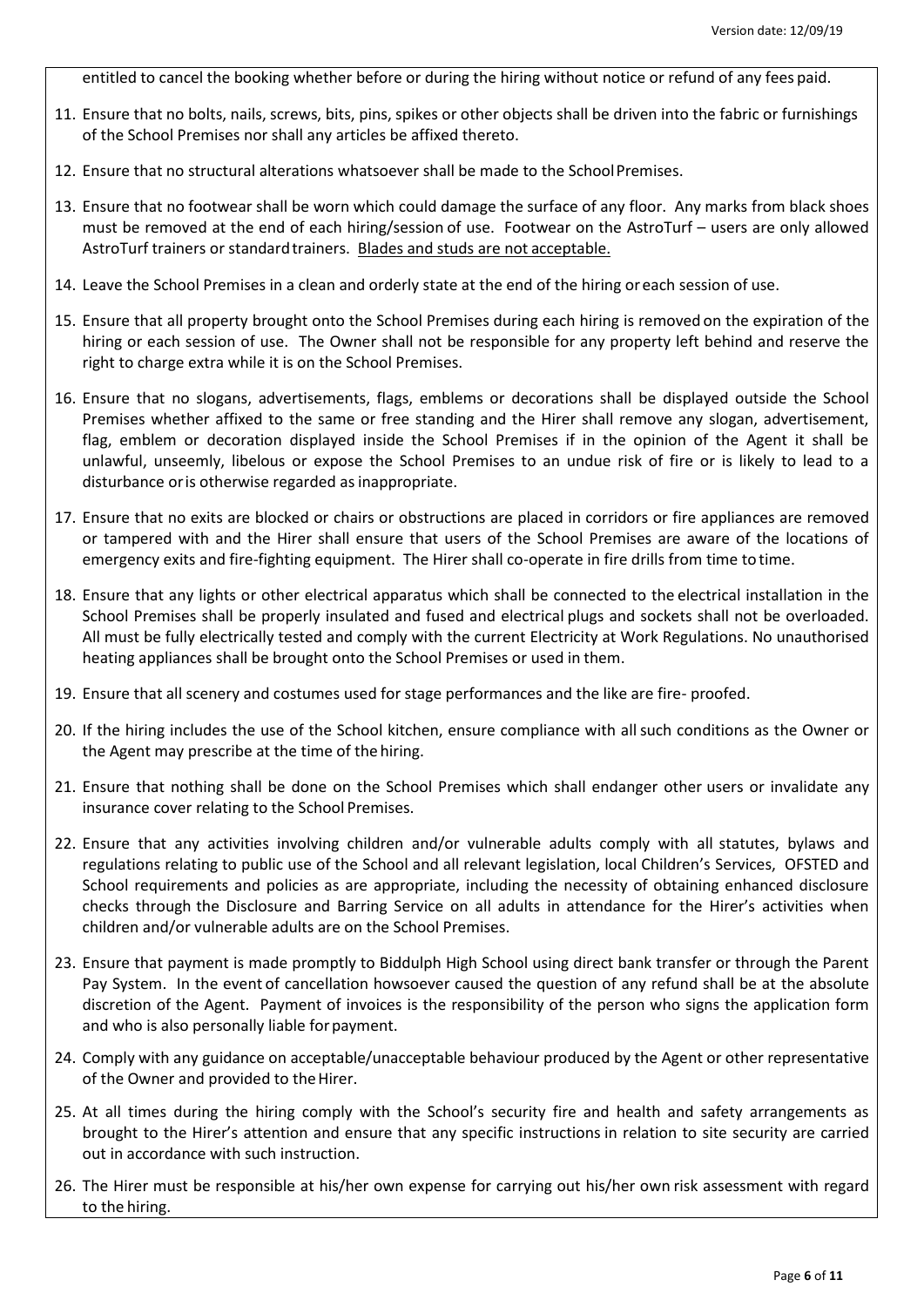## **CONDITIIONS OF HIRE**

- 1. Application for hire of facilities must be made to [lettings@biddulphhigh.co.uk](mailto:lettings@biddulphhigh.co.uk)
- 2. Registered users will be invoiced for their hire charges monthly inadvance.
- 3. In the event of the charges not being paid in accordance with these conditions, all further periods booked by the hirer will be cancelled and the School will seek to recover thedebt.
	- **Please note** that *change over time* is included in the sessions.
- 4. There will be no sub-letting offacilities.
- 5. The hirer must be 18 years or over.
- 6. In the event of the hirer cancelling or failing to take up any period booked without at least 24 hours' notice, the party shall be liable to pay the charge for that period booked.
- 7. Responsibility of the hirer for Good Order and Safety.
	- a. The hirer shall not use the facilities for any purpose other than the purpose for which they were hired.
	- b. Customers and visitors must adhere to the *School's Code of Conduct* at all times.
	- c. The named hirer is responsible for the conduct of visitors for that booking and as such shall be liable for any claims for damages that may arise that do not fall within the responsibility of the School itself.
	- d. Footwear on the AstroTurf users are only allowed AstroTurf trainers or standard trainers. Blades and studs are notacceptable.
- 8. Hirers must be aware that the person(s) in charge of anyone under 18-years of age must be DBS checked.
- **9.** Organisations affiliated with the Football Foundation are entitled to a 10% discount on the price of the Astro-pitch and Sports Hall. A Football Foundation affiliation number must be provided at the time of booking for eligibility. The Board of Trustees has some discretion to allow discounts to other organisations and such requests will be considered on an individual basis.

## **DISCLAIMER**

The School management reserves the right to enforce all of the rules and regulations of the School. The School does not accept any responsibility for the loss of, or damage to personal belongings.

## **LIABILITY TO THE PARTIES AND INDEMNITY**

- For the avoidance of doubt, the School management reserves the right to enforce all of the rules and regulations of the School; the School does not accept any responsibility for the loss or theft of, or damage to articles and or personal belongings from the School Premises; and the School reserves the right to amend or add to the regulations and conditions of hire herein at any time.
- The Hirer must maintain public liability insurance in the sum of five million pounds per claim.
- The Hirer must pay all premiums or other costs arising in the provision of such policies of insurance referred to above.

## **TERMINATION**

This Agreement may be terminated by either party giving to the other party one month's notice in writing, such notice from the Hirer to be served on the School and such notice served by the Owner or the Agent to be served on the Hirer or the Hirer's representative at the address stated in the Hiring Application form (Notice to have immediate effect may be served by the Owner or the Agent on the Hirer in the event of misuse, damage caused to property, fixtures and fittings or damage to persons or other fundamental breach of these terms and conditions.

## **IMPORTANT NOTES TO ALL HIRERS**

- All arrangements for use of the School Premises are subject to the Owner reserving the right to cancel bookings when the school premises are required for use by the school or are rendered unfit for the intended use.
- The Hirer must give at least 24 hours' notice prior to cancellation of any booked period or the Hirer will be liable to pay the full charge for that period.
- Please note that all lettings may be subject to a fee of £15.00 per hour caretaking and a heating charge to meet with the operational requirements of the school.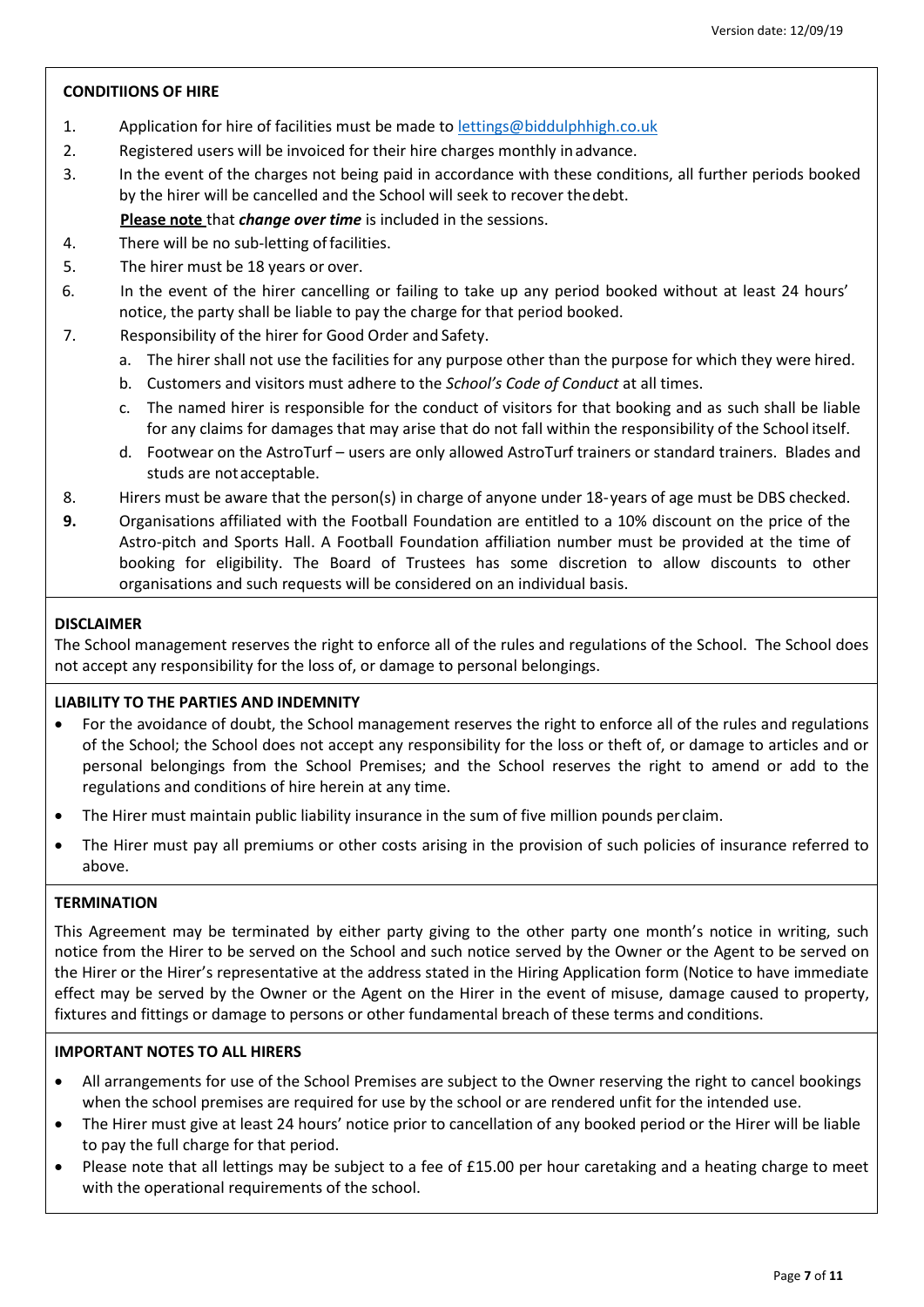| <b>TARIFFS AND AVAILABLE TIMES</b> |                                          |                        |                                                       |  |
|------------------------------------|------------------------------------------|------------------------|-------------------------------------------------------|--|
| <b>FACILITY</b>                    | <b>HOURLY RATE</b><br>(exclusive of VAT) | <b>AVAILABLE TIMES</b> |                                                       |  |
| Astro                              | £40.00                                   |                        |                                                       |  |
| Astro (half pitch)                 | £25.00                                   |                        |                                                       |  |
| Classroom                          | On request                               |                        | Monday to Friday: $5.30 \text{ pm} - 9.30 \text{ pm}$ |  |
| <b>Sports Hall</b>                 | £30.00                                   | Saturday:              | $9.00$ am $-8.00$ pm                                  |  |
| Dance Studio                       | £19.00                                   |                        |                                                       |  |
| <b>School Hall</b>                 | £16.00                                   | Sunday:                | $9.00$ am $-6.00$ pm                                  |  |
| Lecture Theatre                    | On request                               |                        |                                                       |  |
| Other facilities (by arrangement)  | On request                               |                        |                                                       |  |

## **HIRE OF SCHOOL CONFERENCE FACILITIES**

**Note:** Daytime use of Conference facilities during a school day is restricted to approved educational providers only. The charge does not include any provision for ICT. If ICT support is required, this will be subject to an additional charge and will be subject to availability.

| <b>FACILITY</b>          | <b>HIRE PERIOD</b>                                                        | <b>COST (exclusive of VAT)</b> |  |
|--------------------------|---------------------------------------------------------------------------|--------------------------------|--|
|                          | Full Day (7 hours)                                                        | £66.00                         |  |
| Conference Room 136      |                                                                           |                                |  |
| (20 person capacity)     | Half Day (3.5 hours)                                                      | £44.00                         |  |
|                          | Evening after 6.00 pm (3.5 hours)                                         | £55.00                         |  |
| Meeting Room 2           | Full Day (7 hours)                                                        | £55.00                         |  |
| (10 -12 person capacity) | Half Day (3.5 hours)                                                      | £33.00                         |  |
|                          | Evening after 6.00 pm (3.5 hours)                                         | £44.00                         |  |
| Refreshments             | Tea, coffee, biscuits                                                     | £1.50 per head                 |  |
| Lunch                    | Lunch can be arranged at an additional cost,<br>depending on requirements | Starting from £3.15 per head   |  |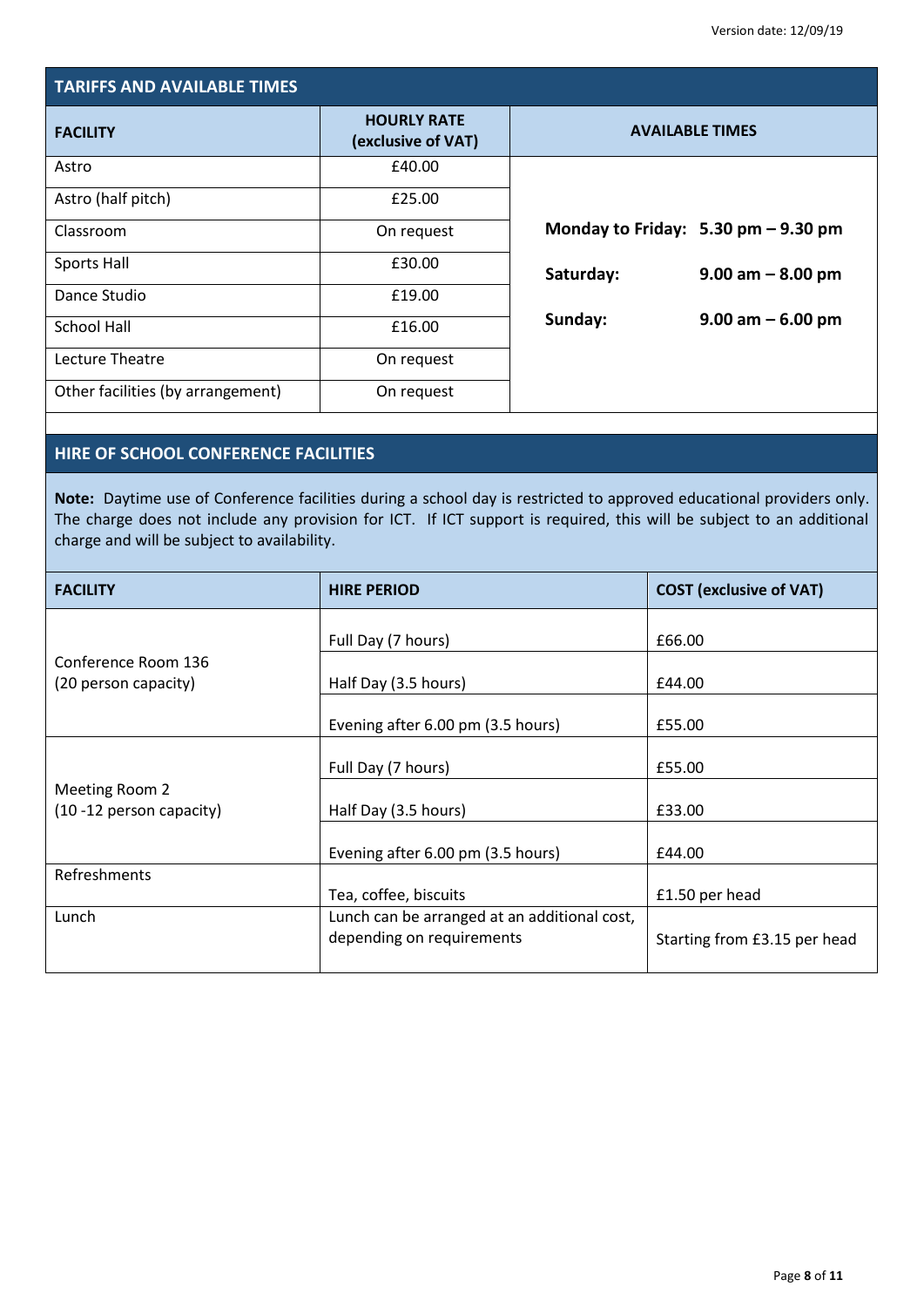|                                                                          | <b>BIDDULPH</b><br><b>HIGH</b><br><b>SCHOOL</b>  | <b>BOOKING FORM &amp; CONDITIONS OF HIRE</b>                         |                                                                                 |                                                                                                        |
|--------------------------------------------------------------------------|--------------------------------------------------|----------------------------------------------------------------------|---------------------------------------------------------------------------------|--------------------------------------------------------------------------------------------------------|
|                                                                          | <b>Name of Applicant/Organisation:</b>           |                                                                      |                                                                                 |                                                                                                        |
|                                                                          | FA Affiliation No (if applicable):               |                                                                      |                                                                                 |                                                                                                        |
| <b>Start Date:</b>                                                       |                                                  | <b>End Date:</b>                                                     | <b>Time of Hire:</b>                                                            |                                                                                                        |
|                                                                          | Day of the week you wish to hire the facility:   |                                                                      |                                                                                 |                                                                                                        |
|                                                                          | Please indicate which facility you wish to hire: |                                                                      |                                                                                 |                                                                                                        |
| Astro Pitch                                                              |                                                  | <b>Astro Half Pitch</b>                                              |                                                                                 |                                                                                                        |
| Classroom                                                                |                                                  | Conference Room                                                      |                                                                                 |                                                                                                        |
| Dance Studio                                                             |                                                  | Lecture Theatre                                                      |                                                                                 |                                                                                                        |
| <b>School Hall</b>                                                       |                                                  | Sports Hall                                                          |                                                                                 |                                                                                                        |
|                                                                          |                                                  |                                                                      |                                                                                 |                                                                                                        |
|                                                                          |                                                  |                                                                      |                                                                                 | Please provide two contact names, addresses and telephone numbers or your booking cannot be processed. |
| 1. MAIN CONTACT AND PERSON RESPONSIBLE<br><b>FOR HIRING THE FACILITY</b> |                                                  | 2. TREASURER OR PERSON RESPONSIBLE<br><b>FOR PAYMENT OF INVOICES</b> |                                                                                 |                                                                                                        |
| Name:                                                                    |                                                  |                                                                      | Name:                                                                           |                                                                                                        |
| <b>Address:</b>                                                          |                                                  |                                                                      | <b>Address:</b>                                                                 |                                                                                                        |
| <b>Post Code:</b>                                                        |                                                  |                                                                      | <b>Post Code:</b>                                                               |                                                                                                        |
| Daytime Tel. No:                                                         |                                                  |                                                                      | Daytime Tel. No:                                                                |                                                                                                        |
| <b>Evening Tel. No:</b>                                                  |                                                  |                                                                      | <b>Evening Tel. No:</b>                                                         |                                                                                                        |
| Email:                                                                   |                                                  |                                                                      | Email:                                                                          |                                                                                                        |
|                                                                          | <b>Official Position, if applicable:</b>         |                                                                      | (Invoices will be emailed to this address)<br>Official position, if applicable: |                                                                                                        |
| Signed:                                                                  |                                                  |                                                                      | Signed:                                                                         |                                                                                                        |
| Date:                                                                    |                                                  |                                                                      | Date:                                                                           |                                                                                                        |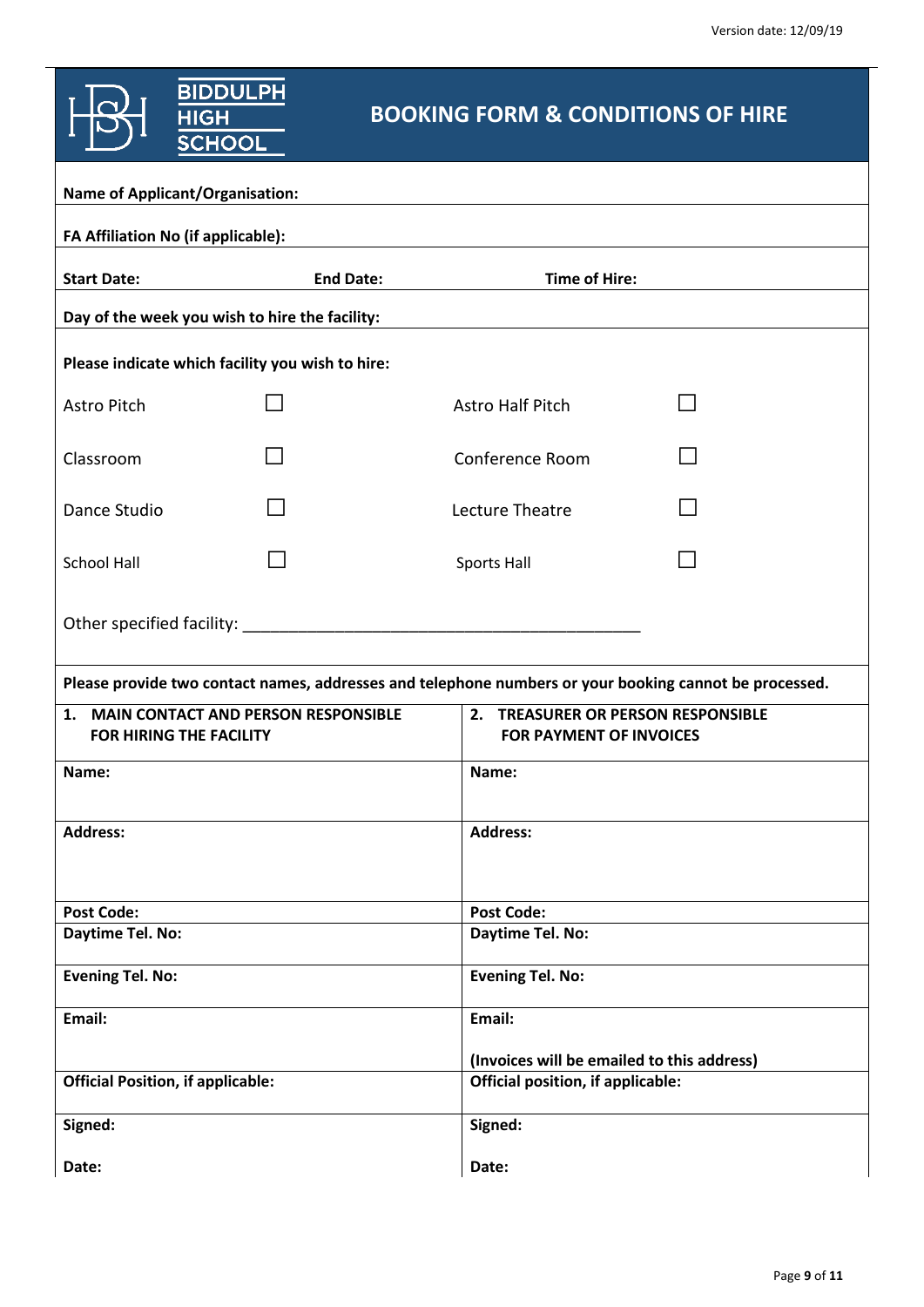| Does your activity involve contact with children or vulnerable adults?                                                                                                                                                                                                                                                                                                                                       | <b>YES</b> |  | NO.         |  |  |  |
|--------------------------------------------------------------------------------------------------------------------------------------------------------------------------------------------------------------------------------------------------------------------------------------------------------------------------------------------------------------------------------------------------------------|------------|--|-------------|--|--|--|
| If yes, I understand it is our responsibility as hirer to ensure that all employees or volunteers working with children<br>or vulnerable adults have received the appropriate Disclosure and Barring Service (Criminal Records) checks in<br>accordance with the requirements of the Disclosure and Barring Service (full guidance available from<br>www.gov.uk/disclosure-barring-service-checks/overview). |            |  |             |  |  |  |
| We confirm that we have seen evidence that required Disclosure Checks have been carried out on all<br>appropriate individuals responsible for the proposed activities and we are satisfied that based on this<br>information they do not present a risk to children/vulnerable young adults.                                                                                                                 |            |  |             |  |  |  |
| Public Liability Insurance cover (minimum £5,000,000) copy provided                                                                                                                                                                                                                                                                                                                                          | YES II     |  | $NO$ $\Box$ |  |  |  |
| <b>DECLARATION</b>                                                                                                                                                                                                                                                                                                                                                                                           |            |  |             |  |  |  |
| I / We have read, understood and agree to abide by the conditions of hire.                                                                                                                                                                                                                                                                                                                                   |            |  |             |  |  |  |
| Date: Note: Note: Note: Note: Note: Note: Note: Note: Note: Note: Note: Note: Note: Note: Note: Note: Note: No                                                                                                                                                                                                                                                                                               |            |  |             |  |  |  |
|                                                                                                                                                                                                                                                                                                                                                                                                              |            |  |             |  |  |  |
| Block bookings are allowed from registered users only. Bookings will be paid by invoice, one month in arrears.<br>Failure to settle an invoice in full will result in the booking being cancelled and the School seeking financial redress.                                                                                                                                                                  |            |  |             |  |  |  |
| Please return this completed form to: Biddulph High School, Conway Road, Knypersley, Stoke-on-Trent, ST8 7AR                                                                                                                                                                                                                                                                                                 |            |  |             |  |  |  |
| E-mail: lettings@biddulphhigh.co.uk                                                                                                                                                                                                                                                                                                                                                                          |            |  |             |  |  |  |
| Direct line: 01782 521828                                                                                                                                                                                                                                                                                                                                                                                    |            |  |             |  |  |  |
| Main switchboard: 01782 523977                                                                                                                                                                                                                                                                                                                                                                               |            |  |             |  |  |  |

**Further details on any aspect of this policy and its implementation can be obtained from the academy.**

"Working together to achieve our personal best"